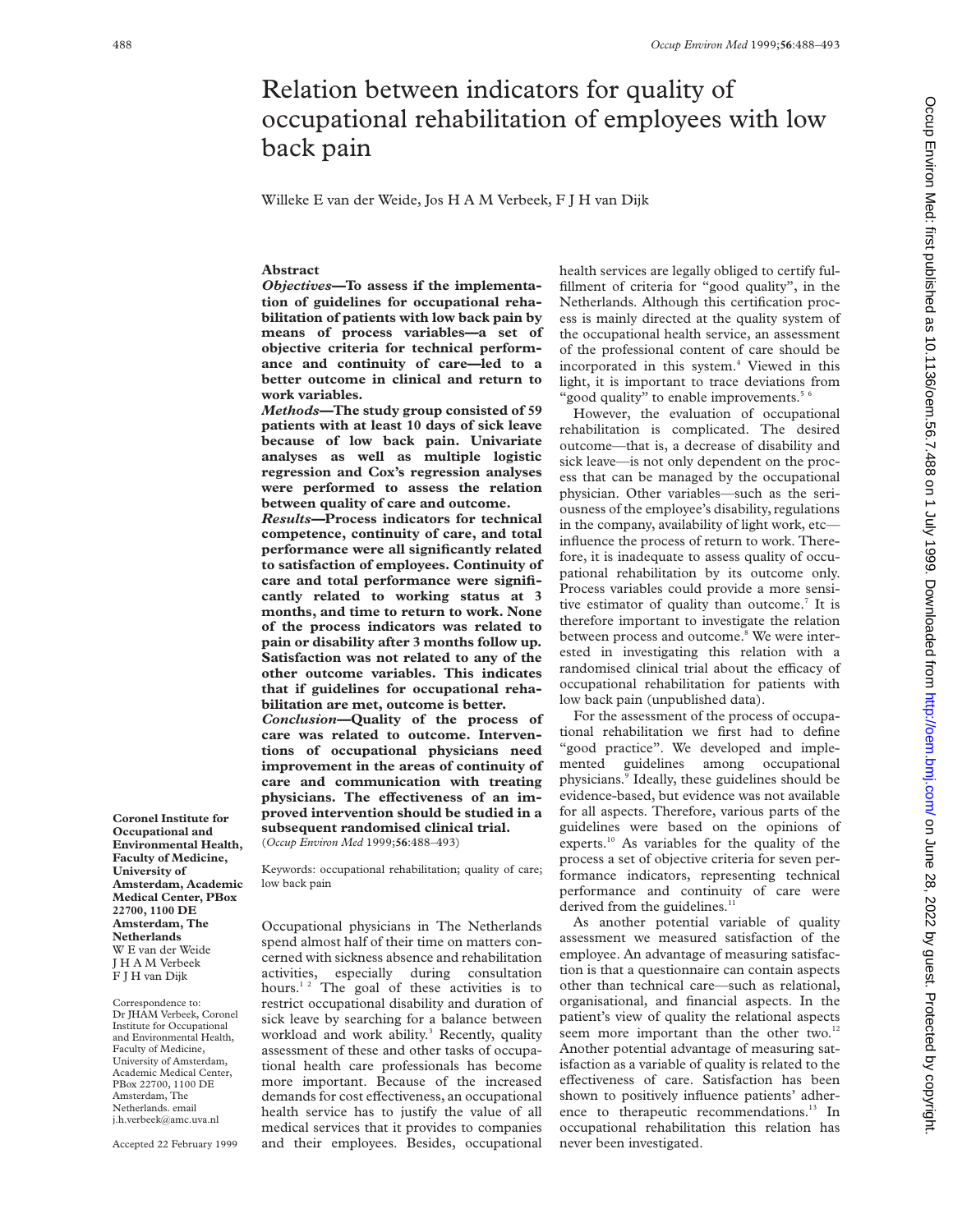In this paper, we have studied the relation between process and outcome variables. In this way explanations for differences in outcome can be discovered. We measured the following outcome variables: patient satisfaction with the occupational rehabilitation process, intensity of pain, functional disability, rate of return to work at 3 months, and time to return to work.

#### **Methods**

# STUDY POPULATION

The study group consisted of 59 employees who visited their occupational physician because of sick leave with low back pain. It is a subgroup of employees who were recruited into the active arm of a randomised trial among 120 employees in eight occupational health services for hospital and university employees. Within 2 weeks after reporting sick with low back pain, the employees were asked to participate in the study. Of these employees 15% refused to participate. The employees who refused to participate did not differ significantly from those who participated in sex, age, occupation, return to work, or sick leave for a period of 1 year. After giving informed consent the employees were randomly assigned to a group actively rehabilitated by an occupational physician or to a reference group. The group with the occupational physician did not differ significantly  $(p<0.05)$ from the other participants in the trial in demographic factors, perception of working conditions, characteristics related to low back pain, psychosocial characteristics (except palliative coping reactions, which were lower among this study group, p=0.03), pain, functional disability at baseline and after 3 months, rate of return to work at 3 months, and time to return to work. In the group with an occupational physician (n=61) the employees were invited for the consultation as soon as possible after inclusion in the study. From that group 59 employees visited their occupational physician because of low back pain during the first 3 months. Two employees did not (one because the occupational physician's appointment schedule was full, the other because the primary diagnosis was changed). Therefore, the group for this study consisted of 59 employees.

#### DATA COLLECTION

The employees received a questionnaire at baseline about demographic factors, perception of working conditions,<sup>14</sup> characteristics of low back pain, intensity of pain, $15$  functional disability, $16 \frac{17}{17}$  general health perception,<sup>18</sup> coping,<sup>19</sup> and health locus of control.<sup>20</sup> Pain intensity during the week before measurement was assessed on a 100 mm line, ranging from no pain to very severe pain.15 The Roland disability questionnaire (RDQ) was used to assess functional disability. It has been reported to be a reliable, valid, and responsive instrument.<sup>21</sup> <sup>22</sup> The RDQ contains 24 yes or no questions. The total score can range from 0 to 24 and we transformed this to a 0–100 range. Scores on the scales for perception of working conditions were also expressed on a 0–100 continuum.

Coping and health locus of control were dichotomised: problematic cases were defined as those above the 75th percentile score.

Every month the participant noted whether he or she had returned to work, with or without adaptations. Return to work was also determined from computerised record systems. Duration of sick leave was measured over a 1 year period. After 3 months data were collected from questionnaires on patient satisfaction with occupational rehabilitation and again on pain and functional disability. The patient satisfaction questionnaire consisted of 24 statements about several aspects (communication, interpersonal approach, professional knowledge, usefulness) with a five point rating scale, from totally agree to totally disagree. Thirteen questions were formulated positively and 11 negatively to prevent a trend in answering.<sup>23</sup> A total score was calculated by summarising the items and assuming an interval scale. The total score was expressed on a scale from 0 (very dissatisfied) to 100 (very satisfied). The questionnaire had a high internal consistency as reflected by a Cronbach's  $\alpha$  for the completed questionnaire of 0.96 and a mean (SD) corrected item total correlation of 0.68 (0.14). The SD was around 1.0 scale point for most items and never below 0.65, indicating a range of opinions for all statements.

The occupational physicians were instructed about the guidelines for occupational rehabilitation of patients with low back pain in two meetings before the trial, and in follow up meetings during the research period. During the first 3 months the occupational physician registered his or her activities in occupational rehabilitation on a special form for each participant when the employee came to the consultation. This form was used to derive data for the calculation of performance indicators for each patient.

## PROCESS AND OUTCOME VARIABLES

On the basis of the guidelines for occupational rehabilitation we defined seven performance indicators with explicit criteria for good or deviant performance of the occupational physician for specific rehabilitation activities.<sup>11</sup> The criteria for each performance indicator were formulated in "if then" statements—the so called "criteria mapping"<sup>24 25</sup> or "branching" logic" method.<sup>26</sup> Each statement could be met, be deviant, or be inapplicable. Performance for an indicator deviated from the guidelines if one or more of the criteria for that indicator were not met. Six indicators reflect the various areas in the guidelines: encouragement of activity, assessment and action for psychosocial problems, curative treatment, the work site, the work organisation, and advice on returning to work. These six indicators were summarised in a performance score for the technical competence of the occupational physician and differentiated in a 0–1 score (0=no deviance in any of the six indicators, 1=deviant in at least one indicator). The seventh indicator reflected continuity of care. This indicator can also be met, not met (deviant), or not applicable. Total performance was assessed as a summary of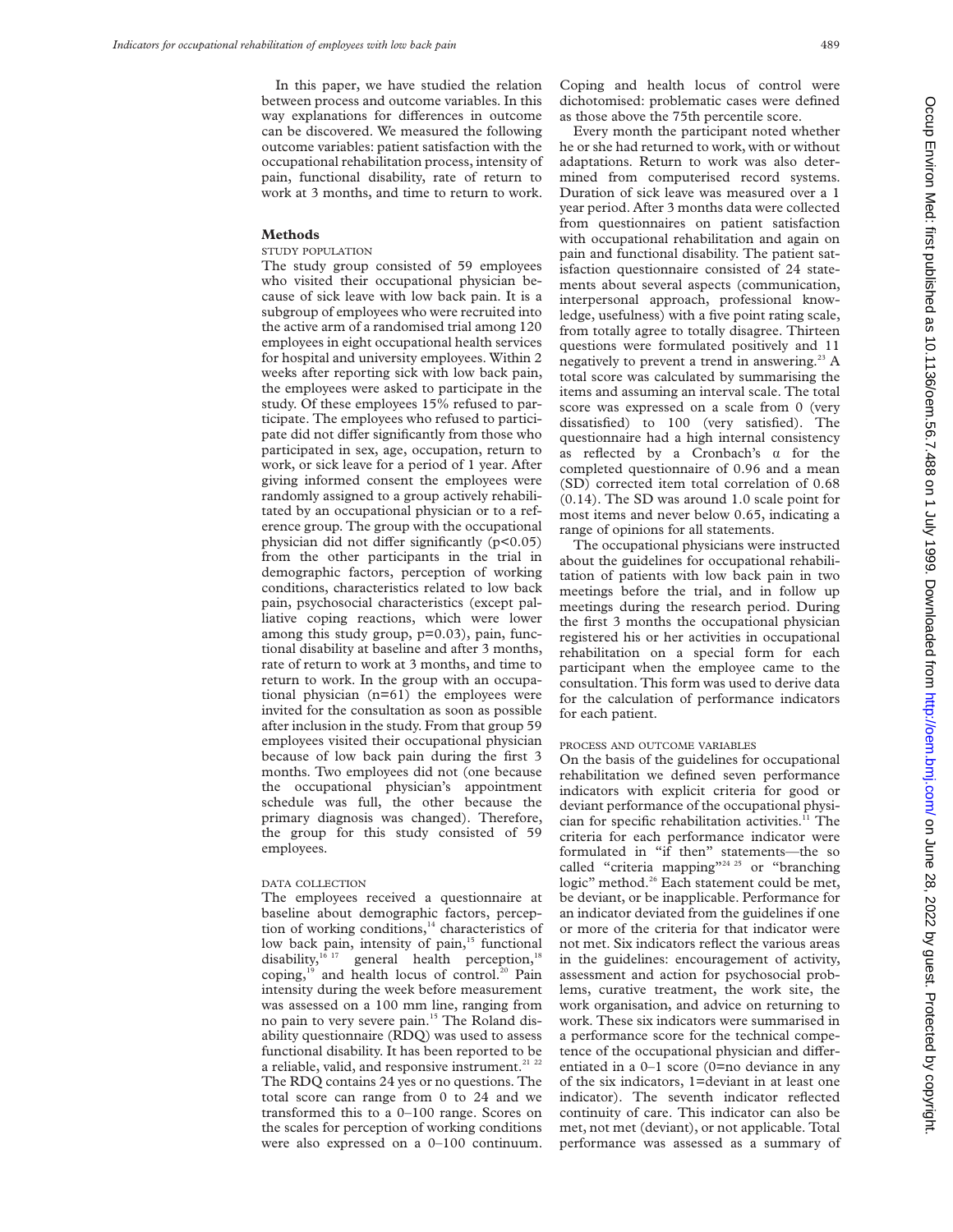*Table 1 Physician performance indicators (PIs) and criteria for good performance for rehabilitation of workers with low back pain*

| 1 Performance on encouragement of activity (applicable for non-specific low back pain only)<br>A Actions prescribed in every contact:<br>Advice to stay active, or<br>Advice to return to work (with or without adaptations)                                                                                                                                                                                                                                                                                                                                                                                                     |
|----------------------------------------------------------------------------------------------------------------------------------------------------------------------------------------------------------------------------------------------------------------------------------------------------------------------------------------------------------------------------------------------------------------------------------------------------------------------------------------------------------------------------------------------------------------------------------------------------------------------------------|
| 2 Performance on psychosocial problems<br>A asked for psychosocial problems or illness behaviour in first contact<br>If problems exist in any contact, then<br>B Actions in same or next contact should be:<br>Advice to stay active, or<br>Advice to contact work, or<br>Advice to return to work (with or without adaptations), or<br>Referral to company welfare worker, physiotherapist, psychologist, or superior, or<br>Confer with company welfare worker, personnel officer or superior<br>If consultation is planned, then<br>C New appointment with patient should be made                                             |
| 3 Performance on inadequate therapy<br>A Assessment of adequacy of treatment in first contact<br>If patient is not under treatment, but treatment is necessary, then<br>B1 Patient should be referred to treating physician<br>If patient is under treatment and inadequate treatment is an impediment for return to work, then<br>B2 Confer with treating physician, and a new appointment with patient should be made                                                                                                                                                                                                          |
| 4 Performance on occupational disabilities<br>A Assessment of disabilities in first contact<br>If changes in workload are appropriate in any contact, then<br>B Actions in same contact should be:<br>Advice to confer with superior for change in workload, or<br>Advice to return to work (with or without adaptations), or<br>Referral to personnel officer, occupational nurse, physiotherapist, or superior, or<br>A work site visit, or<br>Confer with personnel officer or superior<br>If consultation is planned, then                                                                                                   |
| C New appointment with patient should be made<br>5 Performance on organisational impediments<br>A Assessment of organisational problems in first contact<br>If problems exist, then<br>B Actions in same contact should be:<br>Advice to return to work (with or without adaptations)<br>Referral to personnel officer, occupational nurse, physiotherapist, superior, company welfare worker, or psychologist, or<br>Confer with personnel officer, occupational nurse, physiotherapist, superior, company welfare worker, or psychologist<br>If consultation is planned, then<br>C New appointment with patient should be made |
| 6 Performance on advice for return to work<br>A Advice to return to work<br>If advice is part time return, or nothing was advised on return to work, then<br>B New appointment with patient should be made                                                                                                                                                                                                                                                                                                                                                                                                                       |
| 7 Performance on continuity of care (not applicable if return to work full time within 2 weeks was advised)<br>$\Lambda$ 1. $\Lambda$ There is a consideration of the contribution $\Omega$ and a loss                                                                                                                                                                                                                                                                                                                                                                                                                           |

A1 New appointment is within 3 weeks

*If diagnosis was not non-specific low back pain and patient waits for results of tests or treatment, then*

A2 New appointment (no time restriction)

both scores and was also dichotomised in a 0–1 score. In table 1 the criteria for the seven performance indicators are presented.

Patient satisfaction with the occupational rehabilitation process, pain intensity, and functional disability at 3 months of follow up were used as outcome measures. For outcome variables about absence from work we used the rate of return to work at 3 months and time to return to work. The dependent variables were blindly administered, so without knowledge of the process variables and prognostic factors.

#### STATISTICAL ANALYSIS

The relations between performance scores and prognostic factors on the one hand and satisfaction and return to work variables on the other hand were tested, firstly in a univariate way and subsequently in a multivariate model. In the univariate analyses  $\chi^2$  tests were performed to analyse relations between two discrete variables and *t* tests for continuous variables with normal distributions, or otherwise with the Mann-Whitney *U* test. To study the relation between performance and the outcome time to return to work, Cox's regression survival curves were assessed for the groups with and without deviant performance scores.

The performance scores for technical competence were constructed on the basis of an assumed relation between a deviant score on every indicator and outcome of care. However, it is possible that some indicators did not contribute to this relation and that the analysis with this totalled score concealed real relations between the separate indicators and outcome. Therefore, we also performed analyses for the separate performance indicators with  $\geq 15\%$ deviant scores (encouragement of activity and inadequate treatment).

For the multivariate analyses, the performance scores as well as other prognostic factors were included. To reduce the number of variables in the multivariate analysis only those prognostic factors that were related to the outcome in the univariate analysis  $(p<0.15)$  were included in the model. The selection of variables for entry into the model in the manual<br>forward stepwise selection procedure stepwise selection procedure ( $p_m$ <0.05;  $p_{out}$ >0.10) was based on statistical reasoning as well as on practical relevancy to the work of an occupational physician The following prognostic factors were entered into the model with patient satisfaction as the outcome: work speed and work quantity, lack of variation in work, social isolation, duration before first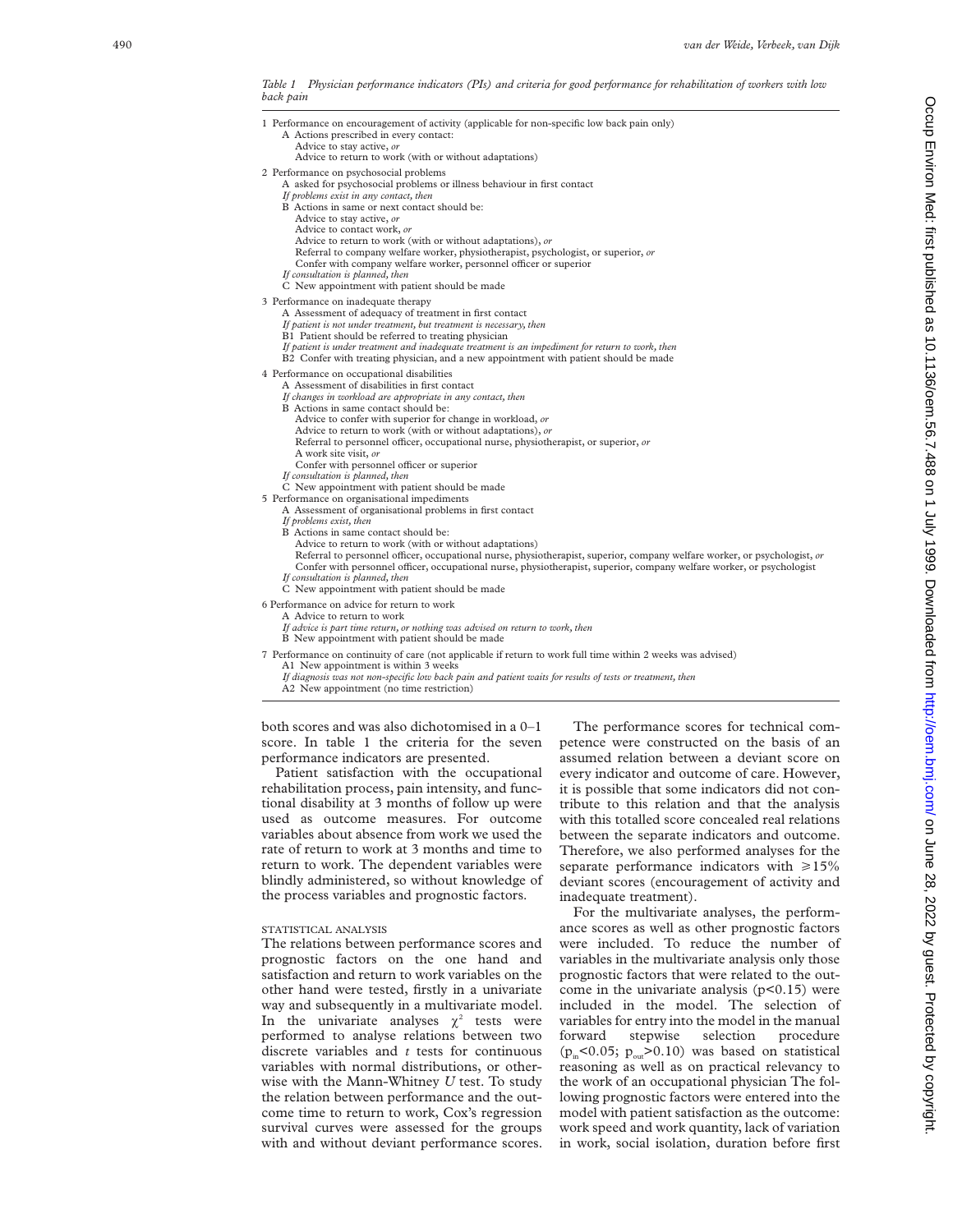*Table 2 Characteristics of study population at baseline (n=59)*

| Patient characteristics:                                 |                   |         |
|----------------------------------------------------------|-------------------|---------|
| Mean $(SD)$ age $(y)$                                    | 38                | (7.9)   |
| Sex (male, $n$ $(\%)$ )                                  | 23                | (39)    |
| Low back pain related characteristics:                   |                   |         |
| Diagnosis at first consultation $(n \ (\%))$ :           |                   |         |
| Non-specific low back pain                               | 46                | (78)    |
| Nerve root compression                                   | 12                | (20)    |
| Unclear                                                  | 1                 | (2)     |
| History of low back pain:                                |                   |         |
| Sick leave last year (n (%) yes)                         | 18                | (31)    |
| Sick leave ever $(n \ (\%)$ more than once)              | 23                | (40)    |
| Work related cause of low back pain $(n \ (\%))$         | 19                | (33)    |
| Duration of sick leave at first consultation (mean (SD)) | 28                | (16)    |
| Mean (SD) pain intensity                                 | 56                | (22)    |
| Mean (SD) functional disability                          | 57                | (21)    |
| Work related characteristics:                            |                   |         |
| Occupation $(n \ (\%))$ :                                |                   |         |
| Mentally demanding work                                  | 16                | (27)    |
| Mixed mentally and physically demanding work             | 31                | (53)    |
| Light physically demanding work                          | $12 \overline{ }$ | (20)    |
| Mean (SD) working hours                                  |                   | 8.9(34) |
| Work experience in present position(y, n $(\%)$ ):       |                   |         |
| $<$ 5                                                    | 24                | (42)    |
| $>5 - 10$                                                | 15                | (25)    |
| >10                                                      | 20                | (34)    |
|                                                          |                   |         |

Table 3 Care (from baseline to 3 months) and outcome characteristics of the study *population (n=59)*

| Care characteristics:                                                   |                |  |  |  |  |
|-------------------------------------------------------------------------|----------------|--|--|--|--|
| Number of contacts with the occupational physician/patient (n $(\%)$ ): |                |  |  |  |  |
| 1                                                                       | 20 (34)        |  |  |  |  |
| $\overline{2}$                                                          | 14 (24)        |  |  |  |  |
| >2                                                                      | 25(42)         |  |  |  |  |
| Performance indicators (n (%) deviant):                                 |                |  |  |  |  |
| Continuity of care                                                      | 24 (49)        |  |  |  |  |
| Technical competence (sum of 6 indicators)                              | 22(38)         |  |  |  |  |
| Total performance (sum of 7 indicators)                                 | 36(62)         |  |  |  |  |
| Work adaptations at return to work $(n \ (\%))$ :                       |                |  |  |  |  |
| In tasks                                                                | 18 (36)        |  |  |  |  |
| In working hours                                                        | 37 (70)        |  |  |  |  |
| In work tempo                                                           | 21(44)         |  |  |  |  |
| (Mechanical) devices                                                    | 2(4)           |  |  |  |  |
| Any adaptation                                                          | 41 (77)        |  |  |  |  |
| Outcome variables:                                                      |                |  |  |  |  |
| Patient's satisfaction (mean (SD))                                      | 66 (16)        |  |  |  |  |
| Pain intensity at 3 months (mean (SD))                                  | 31 (25)        |  |  |  |  |
| Functional disability at 3 months (mean (SD))                           | 26(23)         |  |  |  |  |
| Return to work status at 3 months (n $(\%)$ ):                          |                |  |  |  |  |
| Full time returned                                                      | 40 (68)        |  |  |  |  |
| Part time returned                                                      | 16(27)         |  |  |  |  |
| Not returned                                                            | 3(5)           |  |  |  |  |
| Time to return to work (median (interquartile ranges))                  | $51(22 - 112)$ |  |  |  |  |

*Table 4 Relation between performance indicators (not deviant v deviant score) and outcome variables (satisfaction score 0–100, percentage of workers not returned to work at three months, days off work)*<sup>+</sup>

| Performance indicator                                            | Not deviant score     | Deviant score  | Mean difference (95% CI)            |  |  |
|------------------------------------------------------------------|-----------------------|----------------|-------------------------------------|--|--|
| Patient satisfaction (mean (SD)):                                |                       |                |                                     |  |  |
| Continuity of care                                               | 71 (11)               | 59(11)         | 12 $(2.0 \text{ to } 22)^*$         |  |  |
| Technical competence                                             | 71 (14)               | 58 (17)        | 13 (3.5 to 22)**                    |  |  |
| Total performance                                                | 73(11)                | 62 (18)        | 11 (2.5 to 20)*                     |  |  |
| No full time return to work $(\% (n))$ :                         |                       |                | Odds ratio (95% CI)                 |  |  |
| Continuity of care                                               | 20(5)                 | 58 (14)        | 5.6 $(1.6 \text{ to } 20)$ **       |  |  |
| Technical competence                                             | 33(12)                | 32(7)          | $0.93$ (0.30 to 2.9)                |  |  |
| Total performance                                                | 14(3)                 | 44 (16)        | 5.1 $(1.3 \text{ to } 20)^*$        |  |  |
| Time to full time return to work (median (interquartile range)): | Hazard ratio (95% CI) |                |                                     |  |  |
| Continuity of care                                               | 34 (25 to 64)         | 95 (59 to 168) | $0.47$ (0.26 to 0.86) <sup>**</sup> |  |  |
| Technical competence                                             | 32 (12 to 99)         | 59 (47 to 131) | $0.74$ (0.42 to 1.3)                |  |  |
| Total performance                                                | 21 (11 to 32)         | 77 (48 to 131) | $0.43$ (0.24 to 0.75) <sup>**</sup> |  |  |

 $x_{p}$ <0.05;  $x_{p}$ <0.01.

†The analyses of the relation between performance scores on the one hand and satisfaction and outcome on the other hand were performed with different numbers of patients, depending on the outcome parameter.

> contact with occupational physician, work related cause of low back pain. For the model with working at 3 months as an outcome: functional disability at baseline, lack of energy, sleep problems, social isolation, and radiating pain were entered into the model. For the model with time to return to work as the outcome, number of contacts with occupational physi-

cian, pain at baseline, functional disability at baseline, radiating pain, and the coping scale palliative reactions were entered into the model.

To get more meaningful results for satisfaction we divided the group into patients with scores up to the 25th percentile representing dissatisfied patients, and patients with scores above this point, satisfied patients. Prognostic factors with a non-normal distribution were divided into two subgroups, with the 75th percentile as a cut off point, and were treated as discrete variables. All analyses were done with SPSS for windows 6.1.3 (SPSS, Illinois, USA).

## **Results**

PATIENT, CARE, AND OUTCOME CHARACTERISTICS The patient characteristics of the study group are summarised in table 2. The care characteristics (from baseline to 3 months) and outcome variables are presented in table 3. One third of the patients had one contact with the occupational physician, more than 40% had three or more contacts. We did not receive a registration form about one employee, so the performance scores are the scores of 58 patients. The performance scores for technical competence deviated for 38% of the cases and for continuity of care for 49%.The separate performance indicators encouragement of activity and inadequate treatment deviated most often (15% and 17%). The other separate indicators, which together constituted the technical competence score, deviated at most in four cases.

At three months 68% of the patients were fully recovered from the first episode, and 27% worked part time. Seventy seven per cent returned to work with some kind of adaptation, mostly in working hours (70%). Pain and disability were about halved compared with the start of the trial. Median duration of sick leave of the first episode until the end of follow up was 51 days (interquartile ranges 22–112). Forty eight patients responded to the satisfaction questionnaire (81%). The mean (SD) of the total satisfaction score was 66 (16).

### PERFORMANCE INDICATORS AND OUTCOME

Performance for technical competence, continuity of care, and total performance were all significantly related to patient satisfaction in the univariate analysis (table 4). Of the separate performance indicators for technical competence only, inadequate treatment was marginally related to patient satisfaction.

Table 5 presents the significant results of the complete multiple logistic regression model with patient satisfaction as the dependent variable. A higher risk of dissatisfaction was found when patients had a deviant technical competence score (odds ratio (OR) 9.3, 95% confidence interval (95% CI) 1.2 to 71), a deviant continuity of care score (OR 10.4, 95% CI 1.4 to 75), or a work related cause (OR 2.1, 95% CI 1.1 to 60).

Continuity of care and total performance were significantly related to work at 3 months, and to time to return to work (table 4). Of the separate performance indicators only a deviant score on inadequate treatment was significantly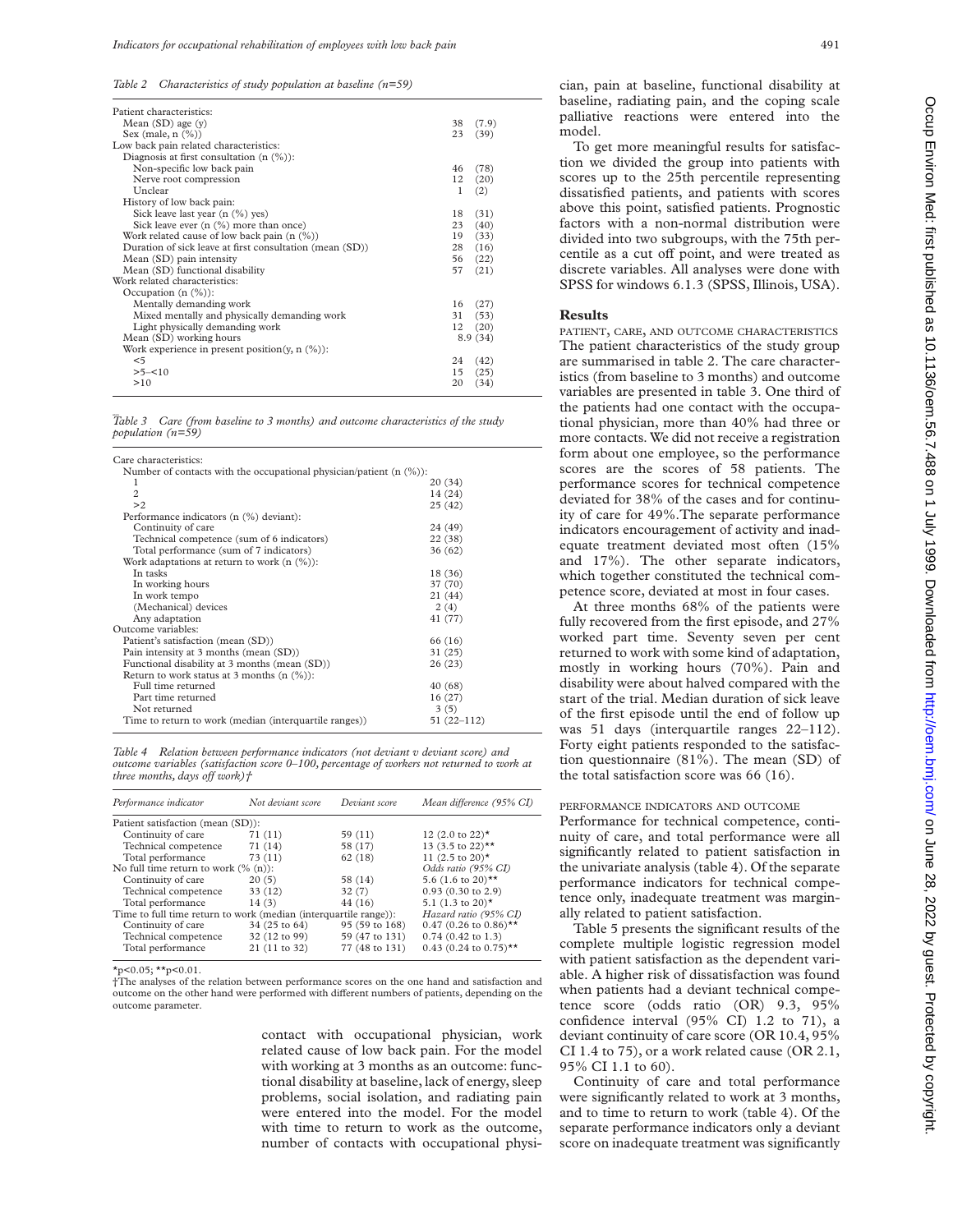*Table 5 Multiple logistic regression to explain dissatisfaction of low back pain patients (n=42), not returned to full time to work at 3 months (n=48), and Cox's regression analysis to explain time to return to full time to work (n=47)\**

| Odds ratio   | 95% CI                  |
|--------------|-------------------------|
|              |                         |
| 9.3          | $1.2 \text{ to } 71$    |
| 10.4         | 1.4 to 75               |
| 8.1          | $1.1 \text{ to } 60$    |
|              |                         |
| 11.8         | $2.0 \text{ to } 71$    |
| 1.05         | $1.0 \text{ to } 1.1$   |
| 8.7          | $1.1 \text{ to } 41$    |
| Hazard ratio | 95% CI                  |
| 0.41         | $0.20 \text{ to } 0.81$ |
| 0.32         | $0.16$ to $0.63$        |
| 0.97         | $0.96$ to $0.99$        |
|              |                         |

\*Univariate prognostic factors at baseline with p<0.15 (perception of working conditions, characteristics related to low back pain, and psychosocial characteristics) were also entered into the multivariate model. This table only presents statistical significant results. †Continuous variable with ranges 0–100.

> related to time to return to work. The figure shows longer times to return to work among those patients with deviant total performance scores. In the multivariate analyses, not working full time after 3 months was mainly explained by deviant continuity of care (OR 12, 95% CI 2.0 to 71), high disability at baseline (OR 1.05, 95% CI 1.0 to 1.1), and social isolation at baseline (OR 6.7, 95% CI 1.1 to 41, table 5). Also, the time to return to work was substantially longer among patients with deviant continuity of care scores as reflected by a hazard ratio of 0.41 (95% CI 0.20 to 0.81), high disability at baseline (hazard ratio 0.97, 95% CI 0.96 to 0.99), and radiating pain (hazard ratio 0.32, 95% CI 0.16 to 0.63). A hazard ratio <1 indicates that the variable is associated with a longer time to return to work. For instance, a hazard ratio of 0.41 means that the estimated risk of return to work is 0.41 for patients with deviant continuity of care, compared with a person with a non-deviant score. In other words, the chance of return to work is 2.4 higher for patients with a non-deviant score.

> Satisfaction of the employee was not related to one of the other outcome variables.

## **Discussion**

In this study of the process and outcome of occupational rehabilitation we found devia-



*Cumulative probability of no return to work relative to total performance. None of the performance indicators was related to pain or disability after 3 months follow up.*

tions in performance of occupational physicians especially in encouragement of activity, inadequate treatment, and continuity of care. Inadequate treatment, continuity of care, and the total performance score were related to the outcome variables patient satisfaction, rate of return to work, and time to return to work.

Potential prognostic factors could bias the results. More serious cases could have a higher risk of both a poor outcome and a deviant performance because it could be more difficult to meet the criteria for performance with these cases. To control for these prognostic factors we performed a multivariate analysis. Only a work related cause, functional disability at baseline, social isolation, and radiating pain were significantly related to the outcome in these models, but performance also remained a significant predictor of outcome. So we could not show that our results were biased by any of the prognostic factors that we could measure.

Another source of bias is the derivation of criteria for the performance indicators from the guidelines. Our criteria for the prescribed actions were formulated broadly, resulting in only a loose definition of deviance. The not deviant group included those cases that also could be qualified as deviant with a more strict definition. However, without this nondifferential misclassification the relation would even have been stronger.

This study indicates that contact with the treating physician—that is, a criterion for good performance in adequate treatment—or a follow up every 3 weeks—that is, a criterion for good continuity of care—could be effective for the deviant cases. However, a randomised trial on these aspects is needed to show the efficacy of these interventions. Other studies also indicate that the communication between occupational physician and treating physicians could be improved.<sup>27-29</sup>

It is noteworthy that we did not find a relation between performance of the occupational physician and pain or functional disability. This might reflect our lack of understanding of the return to work process in employees. It seems logical to assume that a decrease of pain and subsequently a decrease of functional disability would lead to resumption of work. However, cognitive processes such as fear of movement (because of thoughts that all movement will lead to bodily harm) and catastrophising (a way of thinking, in which all events will end in disasters) might be more important predictors of return to work as has been suggested by some authors.<sup>30</sup> In a study on stress related complaints it was also found that there was no relation between the level of complaints and return to work.<sup>31</sup> Therefore we advocate a more detailed study of the cognitive processes that influence return to work among patients with back pain.

Due to the low number of deviant cases it was not possible to relate all separate performance indicators to the outcome variables. It was not possible to study performance on psychosocial problems, occupational disabilities, organisational impediments for return to work, and advice for return to work. This could be a